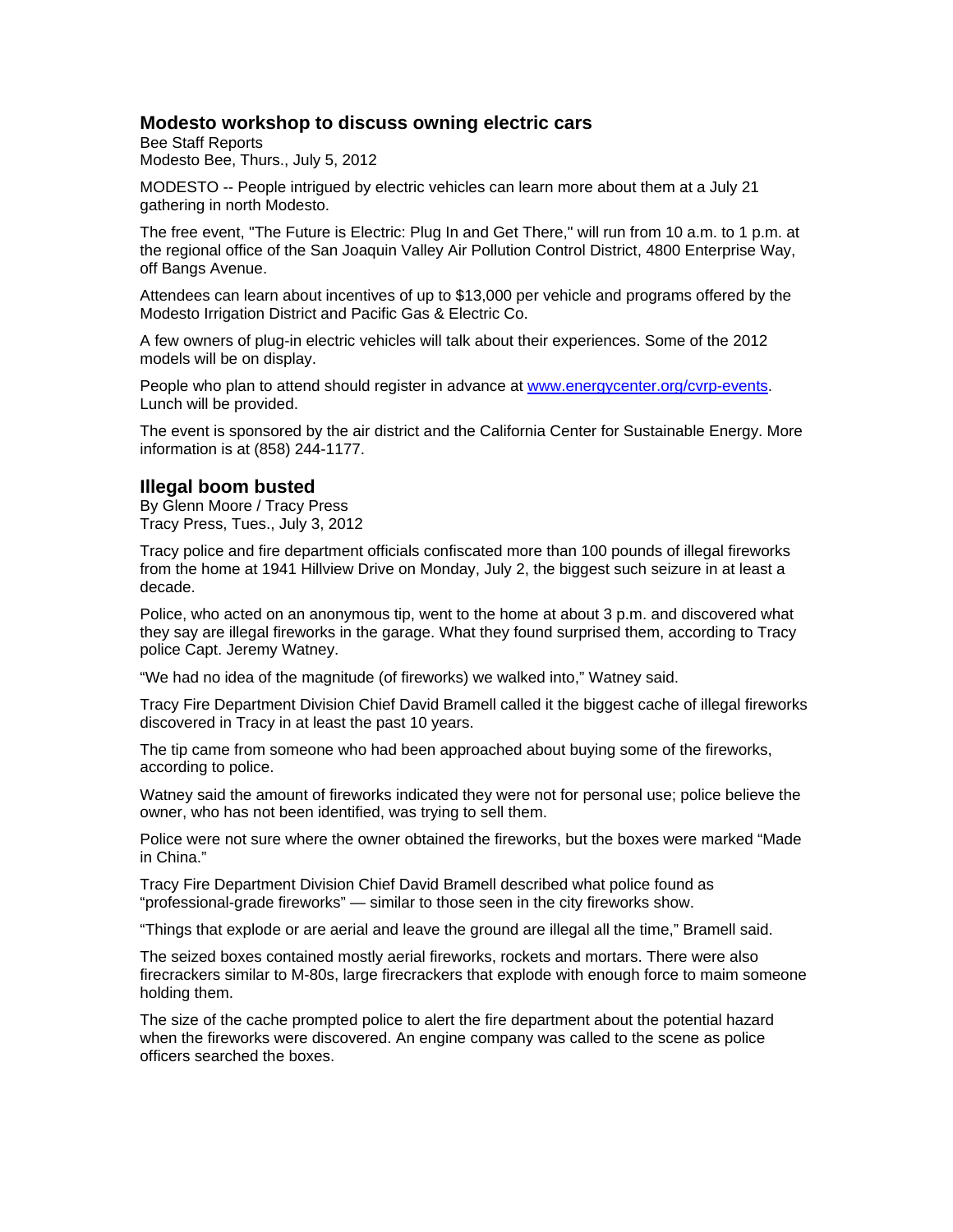Watney said most illegal fireworks confiscated by local police are small items. The volume discovered on Hillview Drive made officials wonder who would take custody of the fireworks, or if the San Joaquin County Bomb Squad should handle it.

The fireworks were taken from the house by the fire department and are being kept at an undisclosed, secure location. Eventually, they will be turned over to the state fire marshal's office, which will handle disposal.

Bramell said the fire marshal's office will impose fees on the city for the disposal, and the city will likely try to recoup the cost from the owner.

The penalty for possessing, selling or discharging more than 100 pounds of dangerous fireworks is up to one year in jail and a fine of up to \$10,000, according to the marshal's office.

As of 3:30 p.m. Tuesday, no charges had been filed or citations issued to the owner of the fireworks, Watney said. But the case will be forwarded to the district attorney's office, he added.

While criminal penalties for illegal fireworks might be severe, Brammel said the potential danger is even worse.

"There are professional-grade fireworks being fired off by people who aren't professionals," Bramell said. "I think the potential is high for loss of property or personal injury with fireworks of that magnitude. Those fireworks can cause a roof fire; go over a home and hit a field, setting it on fire; tip over and becomes a projectile and could injure a bystander."

Even legal fireworks can be a danger if used improperly, Bramell said.

And the San Joaquin Valley Air Pollution Control District reminded residents via a media release that even well-used legal fireworks can injure neighbors because of the fumes, chemicals and particles they discharge.

"Celebrating our freedom also means recognizing that our actions directly impact the health of our communities," said air district Chief Communications Officer Jamie Holt, adding that the elderly, small children and those with respiratory conditions are at higher risk from the particulate matter released by fireworks.

But local law enforcement officials are especially on the lookout for illegal fireworks in use in the lead-up to the July Fourth holiday.

The San Joaquin County Sheriff's Department has not seen an especially large number of illegal fireworks in the county so far. Deputy Dave Konecny said calls for illegal fireworks typically pick up as the Fourth of July gets closer.

All fireworks — including the so-called "safe and sane" type that can be used in Tracy — are illegal to possess and discharge in unincorporated areas of the county, including Mountain House.

Tracy residents have already listened to nightly explosions of illegal fireworks.

"Statistically, it doesn't look like it, but it appears there is an increase in the use of illegal and dangerous fireworks," Bramell said. "If the trend continue,s it can lead to property damage or injury."

The U.S. Consumer Products Safety Commission estimates there will be 9,000 injuries nationwide from fireworks this year and that a community the size of Tracy will average three. Injuries are most often burns, bruises and lacerations to the hands and face, but more powerful illegal fireworks can cause the loss of fingers or hands or even death.

The Tracy fire and police departments will step up patrols Tuesday, July 3, and on the Fourth of July holiday.

"We want to have a strong, concerted effort to remove this danger from the community — we will confiscate anything illegal in nature," Bramell said.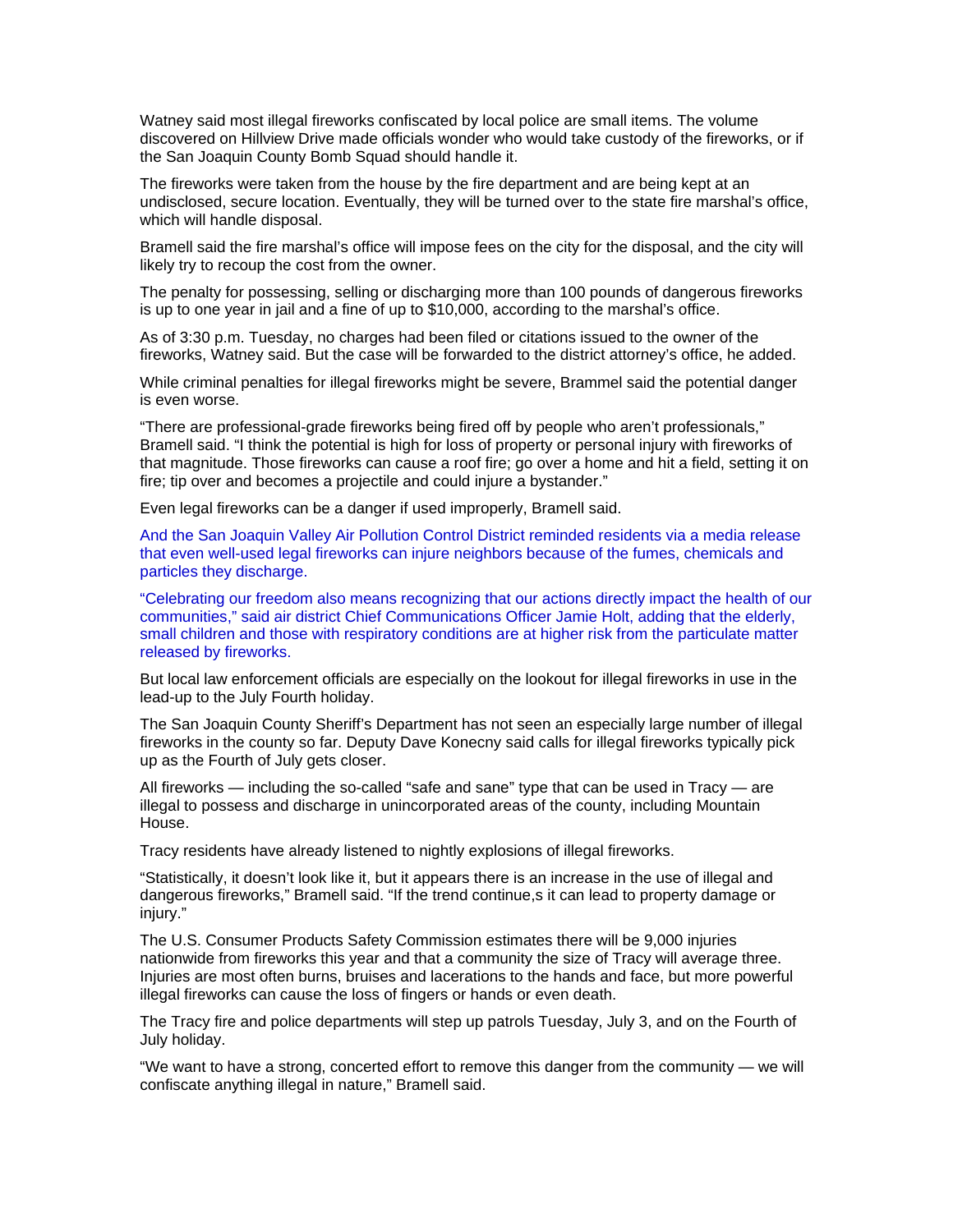Police ask those reporting illegal fireworks to call 911.

### **UC Merced team explores use of plasma with biomass**

By Joshua Emerson Smith Merced Sun-Star, Tues., July 3, 2012

MERCED -- What if the Central Valley could turn its agricultural waste into clean energy?

That's a process scientists at UC Merced are trying to perfect.

Under a \$258,000 grant from the California Energy Commission, university professors and students are working with a prototype of a "plasma gasification reactor," which can turn bio-mass waste into what they hope will be low-emission fuel.

"We're particularly interested in biomass because of the abundance of it," said Gerardo Diaz, assistant professor at UC Merced School of Engineering. "The amount of agricultural waste that is produced in the Central Valley is substantial."

While the idea of plasma gasification has been around for a while, the technology has recently shown promise as potentially affordable for commercial and public use.

Under the grant, scientists at UC Merced are focused on determining just how inexpensively and cleanly that energy can be produced.

"We have been looking at the type of gas that's formed based on the type of biomass that we're putting in," Diaz said. "We're going to be looking at the emissions that come out of combusting that gas."

The reactor uses a plasma torch at temperatures of more than 4,000 degrees Fahrenheit to heat waste and turn it into what is called "synthetic gas," a mixture of carbon monoxide and hydrogen. Charcoal is also a byproduct, which proponents of the technology say can be used in agricultural fertilizer.

That gas can then be used as fuel to run a turbine or to create biodiesel.

"When you take biomass and you burn it in an incinerator you generate a lot of hydrocarbons," said Wolfgang Rogge, associate professor at UC Merced School of Engineering.

"It goes out in smoke like a wood stove," he said. "Here the basic idea is that the fuel gets ripped apart in components like CO (carbon monoxide) and hydrogen, and you can use it as a fuel, and hydrogen is a clean fuel."

Foret Plasma Labs has loaned the university the plasma gasification equipment in recent years. The private company has pledged to let the university use the equipment for about another two years, at a total estimated value of about \$250,000.

The owner of the company, Todd Foret, said he plans to open a manufacturing plant in Merced in the next few months to build relatively small plasma gasification generators that run on biomass waste.

"Our target customers are small businesses located in the San Joaquin Central Valley," he said, adding that the units would cost \$30,000 to \$1.5 million.

## **Central Valley farmers protest high-speed rail**

**Kings County is loudest of foes who say they have been ignored by project leaders**  By Michael Cabanatuan, staff writer

S.F. Chronicle, Thurs., July 5, 2012

Hanford, Kings County -- California is poised to begin building the nation's first high-speed rail system early next year, eventually sending trains zipping from San Francisco to Los Angeles as fast as 220 mph.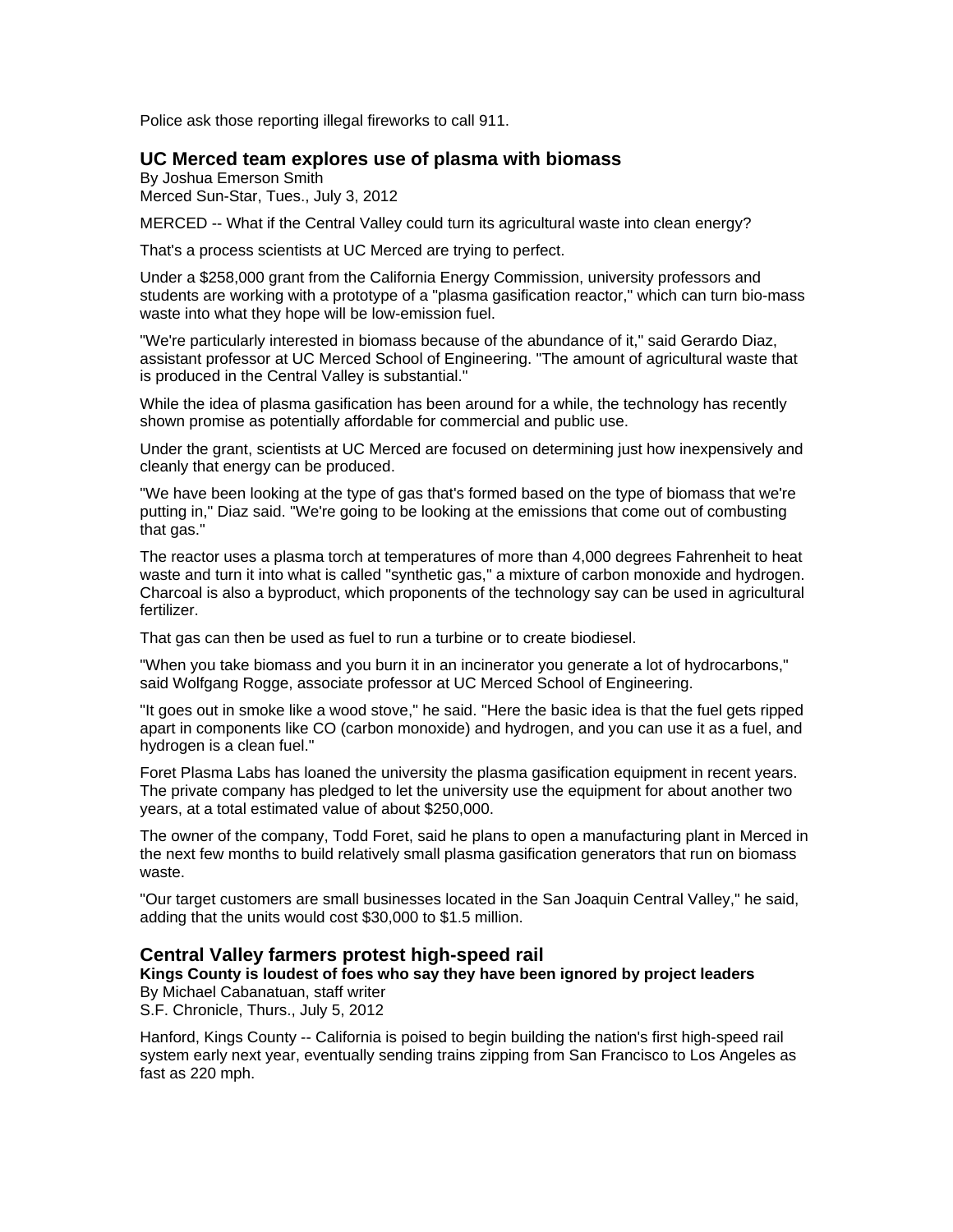But first the High-Speed Rail Authority must get the Legislature, and then the Central Valley, on board.

Should high-speed rail officials persuade lawmakers to fund construction of the first 130-mile stretch, they'll need to quickly rebuild support in the San Joaquin Valley, where poor community relations have soured already skeptical farmers and local leaders, overshadowed hopes of economic development, and fueled opposition that could slow or stop arrival of the fast trains.

This week, state legislators are expected to vote on whether to release state bond money that voters approved in 2008 to start building the high-speed railroad from Madera to the outskirts of Bakersfield. The federal government has promised \$3.3 billion, but California needs to chip in \$2.7 billion.

Gov. Jerry Brown is pushing for the funding, but with deep budget cuts and a struggling economy, opposition to the \$68 billion high-speed rail project has swelled statewide, according to polls, and passage is uncertain. "We've given them the best plan, one that's responsive to criticism, and we hope they approve" the funding, said Dan Richard, chairman of the High-Speed Rail Authority.

Nearly as critical as the funding is the support of the project in the San Joaquin Valley. Home to some of the nation's richest farmland, concerns rooted in protecting the rural lifestyle have blossomed into a campaign to stop the train.

Farmers and landowners in different parts of the valley have filed four lawsuits, but the fiercest opposition is in Kings County, which produced more than \$2.2 billion in crops in 2011 - everything from almonds and apricots to cherries and cotton.

Driving south on Highway 43 from Fresno to Hanford, the county seat, signs in the some of the orchards read: "Here comes high-speed rail; there goes my farm." At the county line, a large sign declares, "Kings County says NO to high-speed rail."

### **'Hot spot' in the state**

"Up and down the valley, wherever you go, people are opposed to this," said John Tos, who runs Tos Farms near Hanford. "But Kings County is the hot spot in the whole state of California."

Kings County, and Tos, are plaintiffs in a suit challenging plans to start high-speed rail in the valley on the grounds that those plans violate the high-speed rail bond measure. A judge in June ruled the suit premature but allowed its return if the High-Speed Rail Authority proceeds with its plans.

It wasn't supposed to be this way. While farmers were always wary of the impact on farmland, there also was a feeling that high-speed rail would help the Central Valley, the fastest-growing part of the state, by making it less isolated, more appealing to employers and more connected to the rest of the state. But those feelings faded. Residents, particularly farmers, complain that highspeed rail officials have been arrogant and unhelpful, providing little information or dismissing their concerns.

Tos, a fourth-generation family farmer who stands to lose dozens of acres to high-speed rail, said the tracks will limit access to his land, force workers to drive miles around the tracks, spew more pollution into the air and create dangerous conditions, especially in the valley's thick winter fog. Dividing orchards also will also destroy complex irrigation systems and rip out mature nut trees in the peak years of their productivity.

"We paid big dollars for land like this," said Tos, standing in a walnut orchard. "God's not making any more farmland. We have to use what we have."

Richard, appointed by Gov. Brown last August to help reform the authority and revive support for high-speed rail, says Kings County is one of the biggest challenges. The area has a history of top-quality farmland and preserving its agricultural territory and heritage. But avoiding the county is difficult because of the need to follow existing rail lines and highways as much as possible to build an alignment straight enough for trains to travel more than 200 mph.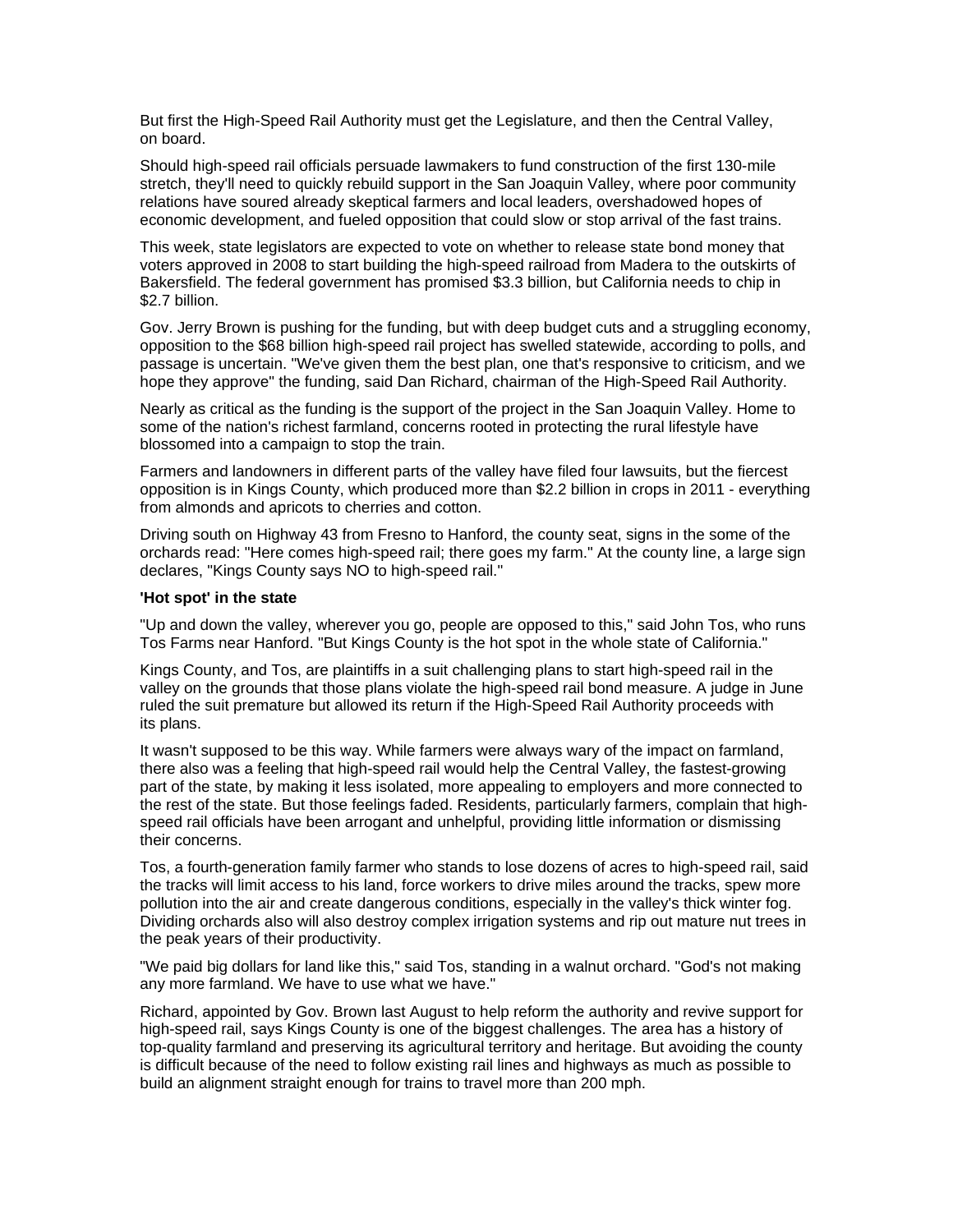"That swings us into farmland or through downtown Hanford, where we would affect over 1,200 buildings," he said.

The authority hasn't helped itself. A little more than a year ago, before Richard was appointed, the Kings County Board of Supervisors sent the authority a list of 61 questions. Nobody ever responded, Richard said.

"They were understandably unhappy with that," said Richard, who agreed to a series of meetings between authority representatives, including himself, and county supervisors to try to work out some of the issues before a final alignment is selected this summer.

But at a June 12 meeting in Hanford, supervisors and high-speed rail critics accused Richard of being a smooth-talking bureaucrat trying to soothe the restless locals without providing information or making changes.

#### **Plenty of questions**

"It seems like your staff is not prepared when they come down here. We should not meet just to meet," said Supervisor Doug Verboon. "We hear you on TV and on the radio talking about how great this project is, and how you're working with the community. Well, you're not working with Kings County."

The county's concerns include preserving the popular Amtrak San Joaquin rail service, keeping construction trucks from clogging roads and easing the process of relocating displaced farms. Everyone from the public works director to the sheriff to the planning director had questions.

Richard acknowledged their frustration, blaming some of the authority's nonresponsiveness on state and federal laws concerning environmental reviews, but said he would push the agency to provide answers.

Critics, however, remain skeptical.

"Are they building this in the Central Valley because they think we're poorer, not as smart and won't hire lawyers to sue?" said Frank Oliveira, a farmer and leader of Californians for High-Speed Rail Authority, a Kings County group fighting high-speed rail.

This isn't the first time Kings County has fought a railroad. In 1880, a dispute over land titles between settlers and Southern Pacific Railroad officials turned into a shootout memorialized in the 1901 Frank Norris novel, "The Octopus." Seven people died.

"The settlers took it into their own hands," Tos said. "We have to go through the court system. And it could take years. That's what we hope."

### **Support in Merced, Fresno**

Farm bureaus throughout the Central Valley and boards of supervisors in four of the six Central Valley counties through which high-speed rail would pass have opposed the project, most in the past year. But Merced and Fresno counties remain strongholds of support, as do the cities that share their names.

Fresno Mayor Ashley Swearengin has been one of the most active supporters of the project, along with San Francisco Mayor Ed Lee. Fresno, which would have a station and possibly a maintenance facility, believes high-speed rail will spur economic growth. The cities also have sparked a movement of college students and young professionals who have mounted pro-highspeed-rail campaigns.

#### **Underground landmark**

But even in Fresno, far from the verdant orchards of Kings County, the authority's lack of communication has caused concern. The owners of Forestiere Underground Gardens, a centuryold state and national historic landmark that drew 15,000 visitors last year, fear vibrations from construction of high-speed rail and a highway overpass could damage the 50-room subterranean home and garden.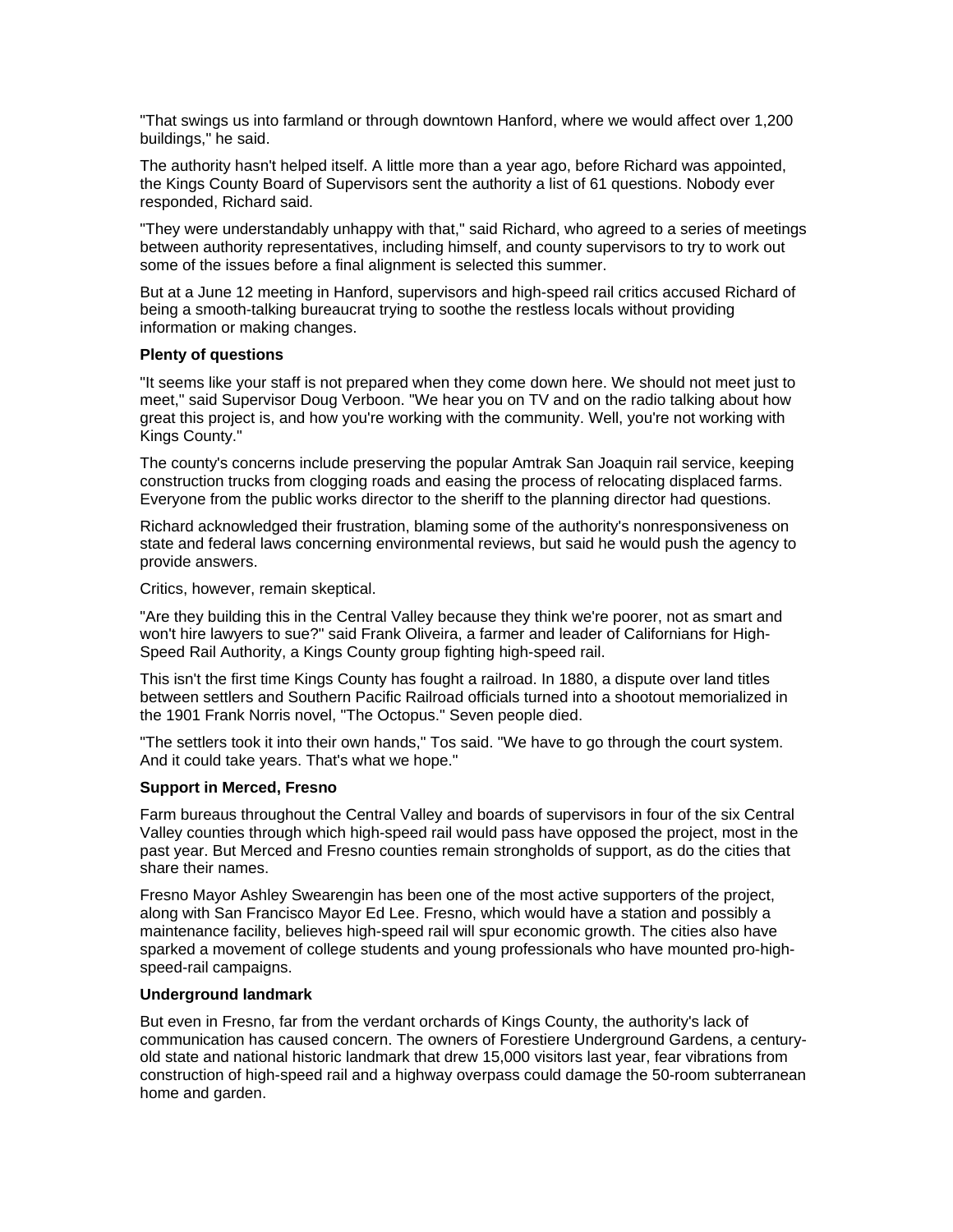Sicilian immigrant Baldassare Forestiere dug the maze-like complex by hand, starting in 1906 and continuing for nearly 40 years, after discovering that hardpan, a concrete-like rock layer beneath the soil, made his land unfit for a citrus farm.

Instead, he turned it into an ever-expanding home, complete with citrus trees and other plants, on three-levels below the surface.

Valery Forestiere and Lynn Forestiere Kosewski, the creator's great nieces, are not opposed to high-speed rail, but say the authority has offered them little information and few assurances that construction won't damage the 10 acres of gardens.

Until Forestiere complained at a May authority meeting, the only contact they'd had was a mailed notice, addressed to "Occupant," informing them of the project and a community meeting. Highspeed rail officials are now talking with the family.

They also worry that the construction will eliminate their parking area and create too much noise and dust.

"If that happens, we'll just have to close down for those two years," Forestiere said, "and hope there's not too much damage."

Richard acknowledged that repairing strained community relations will be difficult. And if the Legislature funds the project, improving those relationships could be critical to preventing litigation from slowing construction of the first stretch, which must be completed by 2017 to receive the federal funding.

"Frankly, we have a lot of past history to overcome, a big hole to dig ourselves out of," Richard said. "There are a lot of questions that should have been answered a long time ago. ... We should have done things much differently. The question now is: Can we catch up?"

## **Busy summer for Burton School District**

**Big projects close to completion**  Recorder staff Porterville Recorder, Wed., July 3, 2012

With the regular school year out for the summer, the Burton School District is busy with a large array of construction, repair, upgrading and refurbishing at its 10 school sites.

Leading the long list of projects are two ongoing construction sites, the district's new Lombardi school — one with 36 classrooms, library, administration and multi-purpose building; and the completion of Summit Charter Collegiate Academy's additions — 22 classrooms, 10 new restrooms and the gymnasium with and indoor/outdoor stage and outdoor amphitheater.

"We're very excited. We're real close to completing the work at Summit Charter Collegiate," said Wendy Jones, assistant superintendent business services. "Then we will have a lot to move. We have 560 kids who will be attending in the new two-story building. We have to have everything ready and we've been assured it will be."

In the meantime, staff is working frantically putting desks together, Jones said.

In addition to the SCCA project, there is a lot of activity on the new campus — Summit Charter Academy Lombardi Campus — on Lombardi Street.

"Glass is going in, the road is going in. There are big metal, rusty colored poles that will be the shade structure, making us green," Jones said. "There is a lot of activity on that campus. It's moving along."

The Lombardi campus should be completed by late fall or early winter, Jones said.

Aside from the new construction, Burton School District is also busy installing a new intercom system at Burton Elementary School, repairing asphalt play courts at Summit Charter Academy Mathew Campus, as well as sealing and applying asphalt at various sites, said Tracy Tucker, director of maintenance, operations and transportation.